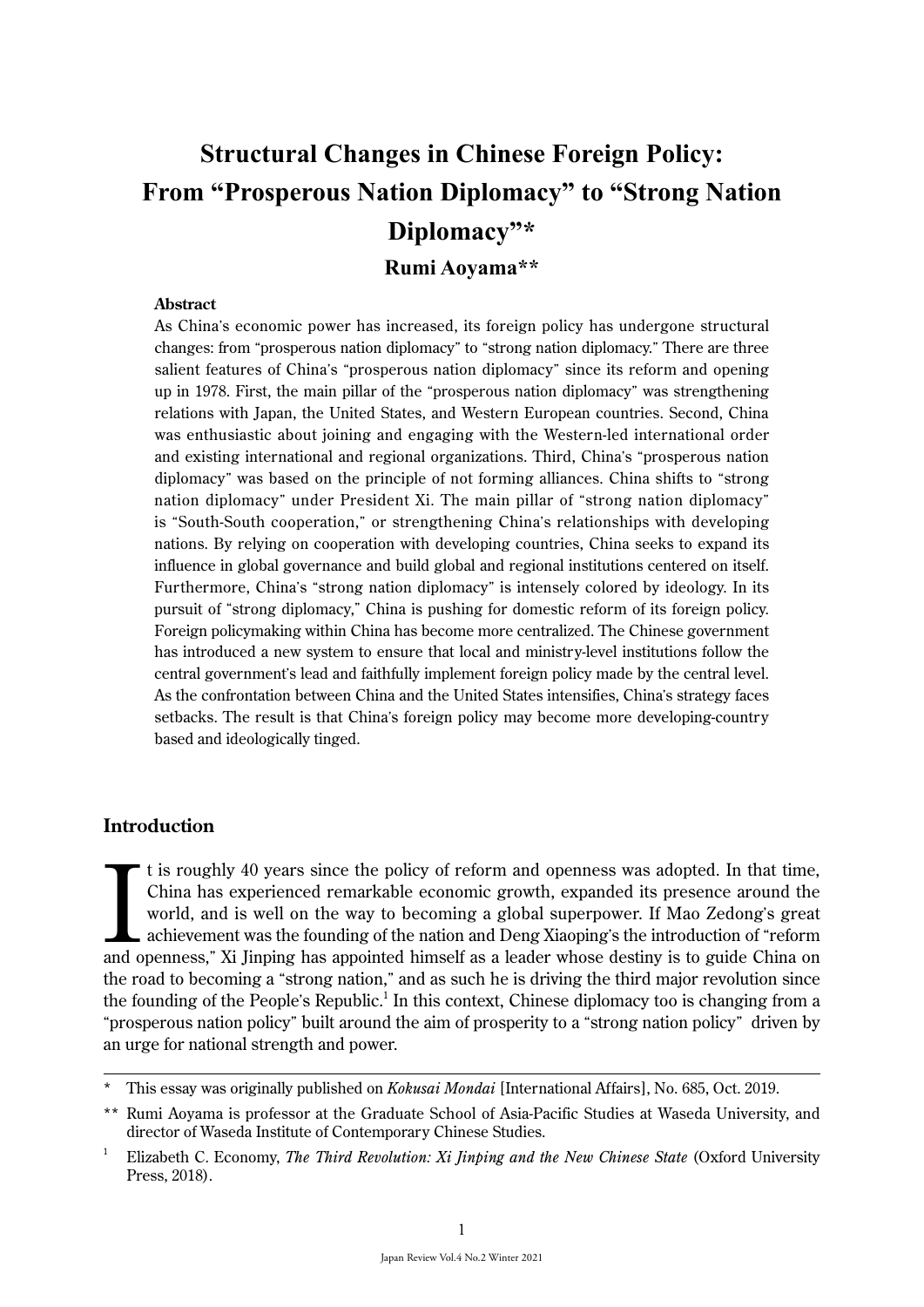At the same time, the international environment in which China must operate has also changed dramatically over the past 40 years. The developed nations of the West adopted a policy of positive engagement with China when the reform and openness policy was introduced, hoping that China would gradually transform itself into a more democratic and rule-abiding country if it is integrated into the international community. But today, these countries are increasingly taking a less positive view. Scholars and government officials in the United States are divided on whether the engagement policy with China has failed, and China policy is already being revised with no consensus in sight on this issue. As the trade war between the United States and China drags on, the US National Defense Strategy document published in January 2018, the first under the Trump administration, regarded China as a more serious rival than Russia, North Korea, Iran, or international terrorist groups, while the Indo-Pacific Strategy Report published by the Department of Defense in June 2019 clearly set out again the strategy of cooperating with trusted partners like Japan and Taiwan to defend a free and open international order. Changes are also occurring in the academic, cultural, and person-to-person exchanges that sustained stable relations between China and the United States for many years.

The European Union also described China as "a systemic rival promoting alternative models of governance" in its report *EU-China: A Strategic Outlook,* published in March 2019. The case for caution against China is also increasingly heard in places like Australia and New Zealand, which have been on the receiving end of Chinese "sharp power" as China has tried to exert its influence on the domestic politics of democratic states, through manipulation of public opinion and espionage.

The stand-off between China and the developed Western countries has become increasingly overt and intense. Today, China has become unambiguously a "threat," recognized as "an ideological rival that is seeking to spread a non-democratic system of government around the world." We should not overlook the fact that the structural changes in Chinese foreign policy over the past 40 years have taken place against the background of these international circumstances. China's economic rise has brought changes in the balance of power in international systems, and the objectives and priorities of Chinese foreign policy and strategy have also changed, albeit more slowly, in order to maintain the legitimacy of Communist Party rule. In this paper, I want to discuss these structural changes in China's foreign policy from three perspectives: changes in China's understanding of the global situation and its foreign policy objectives, owing to the shifting balance of power in international systems; changes in China's foreign policy strategy; and changes in the way foreign policy is formulated and implemented within China. I will also consider the effectiveness of the policy of engagement with China.

# **1. China's perception of the international situation and the shift in its foreign policy objectives**

# **(1) China's "Prosperous Nation Diplomacy"**

When the signal was given for the policy of reform and openness to begin in 1978, it is estimated that China's GDP was around 364.5 billion yuan, or just 381 yuan per capita. Based on this reality, Deng Xiaoping, China's leader at the time, set a target of making China a middle-income country by the middle of the twenty-first century.<sup>2</sup> After the Cold War ended, the prevailing view in China was that the international order would shift from a bipolar to a multipolar one, with United States

<sup>2</sup>*Deng Xiaoping wenxuan* (Selected Writings of Deng Xiaoping), vol. 3, p. 328.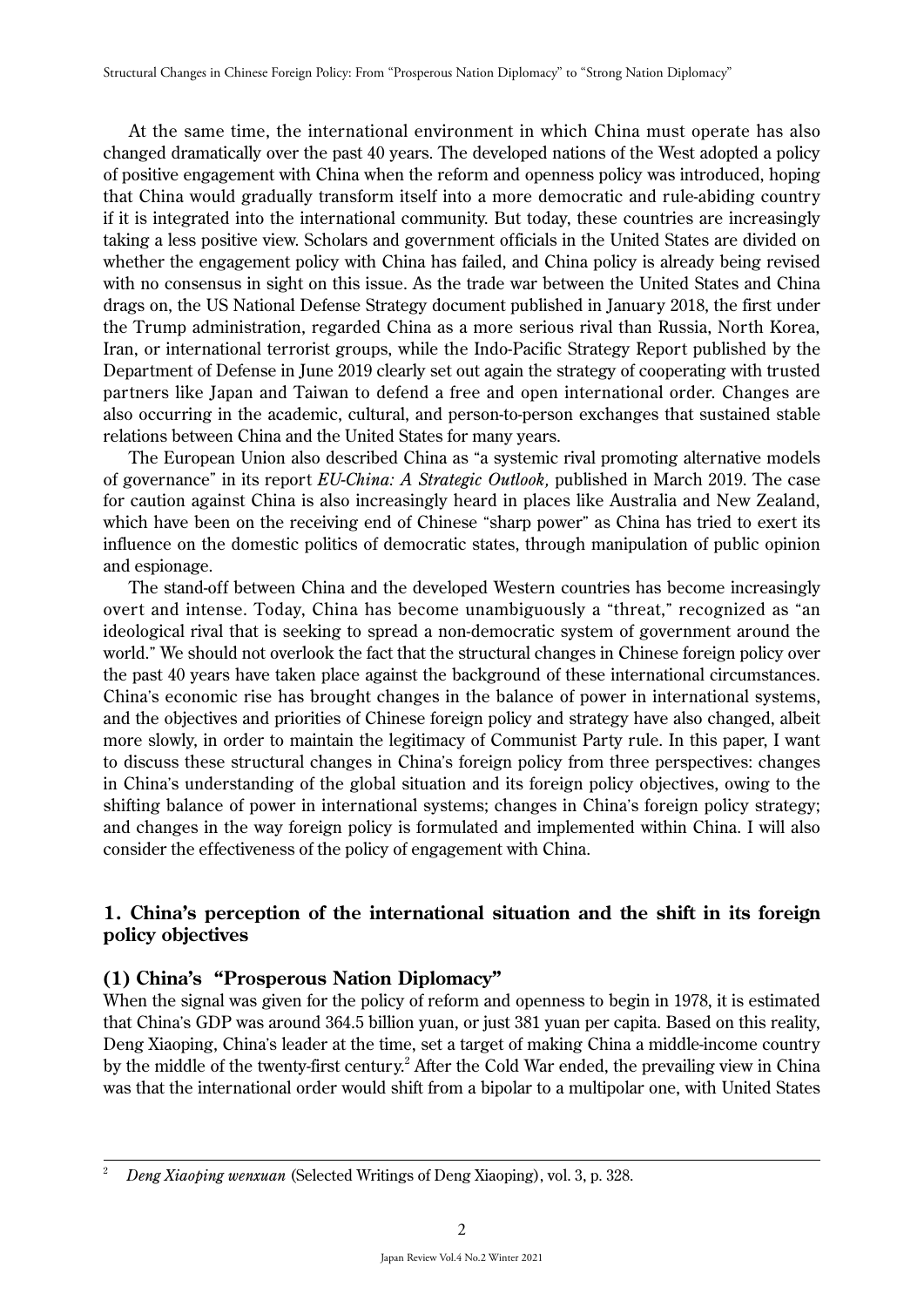as the sole superpower alongside a larger number of major powers.<sup>3</sup> In the debate about this projected new world order, China did not evaluate highly its own economic and political power at the time, to the extent that opinion within China was divided on whether China ought to regard itself as one of these "poles."

Under slogans such as "an independent foreign policy" in the 1980s and "hide your strength and bide your time(*Daoguang Yanghui*)" after the end of the Cold War, the Chinese government sought to build a peaceful international environment and has pursued a "prosperous nation diplomacy" since the 1980s, with economic development as the primary goal. The characteristics of this policy can be summarized in three points, as follows.

First, the main pillar of the "prosperous nation diplomacy" was to strengthen relations with Japan, the United States, and Western European countries―the countries that would provide the funding and technology China needed for its economic development. Inarguably, following the Tiananmen Square incident in 1989, China came to see the importance of developing countries that would support China on human rights and Taiwan issues. After reexamining the somewhat dismissive attitude it had shown toward developing countries in the 1980s, China worked to strengthen its relations with countries in Asia and Africa in the 1990s, and then with Latin America and the island nations of the Pacific from around the turn of the new millennium. Nevertheless, China continued to place an extremely high importance on its relations with developed countries, and with the United States in particular, as the sole superpower.

Second, China was enthusiastic about joining and engaging with the Western-led international order and existing international and regional organizations. Following the adoption of the policy of reform and openness, China shifted to a policy of across-the-board participation, and started to engage enthusiastically with existing international organizations, based on its position as a permanent member of the United Nations Security Council and its double stance as a major aid donor country that was also a developing nation that needed funding for its own economic development.

Throughout the 1990s, China's national policy was to seek to "merge tracks (*jiegui*)" with the Western-led international community. In December 2001, China successfully joined the World Trade Organization after 15 years of negotiations, an event that seemed to symbolize that China had finally "converged" with the international economy.

Under the "prosperous nation diplomacy," multilateralism also began to be a part of China's foreign policy. From the second half of the 1990s, China started to engage positively with regional organizations, and today it has a framework in place for cooperation with all the regional organizations.<sup>4</sup> In Asia, the China-ASEAN dialogue was instituted in 1996, followed by the Shanghai Cooperation Organization (SCO) in 2001 and the Six-Party Talks (involving the United States, South Korea, Japan, China, Russia, and North Korea) in 2003. In 2005, China participated as an observer in the South Asian Association for Regional Cooperation (SAARC). In Europe, the China-EU Summit exists alongside a summit for heads of government of China and Central and Eastern European Countries; in Africa, there is the Forum on China-Africa Cooperation and a framework for strengthening relations between China and the Africa Union. In Arab countries, there is the China-Arab States Cooperation Forum and the China-Gulf Cooperation Council Strategic Dialogue; in Latin America and the Caribbean there is a strategic dialogue framework with the Community of Latin American and Caribbean States (CELAC). Since around 2006 China has also started to move closer to the island nations of the Pacific, establishing the China Pacific

<sup>3</sup> Takagi Seiichirō, "Posuto–reisen kōzō to Chūgoku gaikō no ʻshin-dankai'" (The Post–Cold War Structure and the "New Stage" of Chinese Foreign Policy), *Kokusai Mondai*, no. 394, January 1993, pp. 18–19.

<sup>4</sup> Aoyama Rumi and Amako Satoshi, *Ch*ō*taikoku Ch*ū*goku no yukue 2: Gaik*ō *to kokusai chitsujo*, (The Future Direction of China as a Superpower, vol. 2: Foreign Policy and the International Order) (University of Tokyo Press, 2015).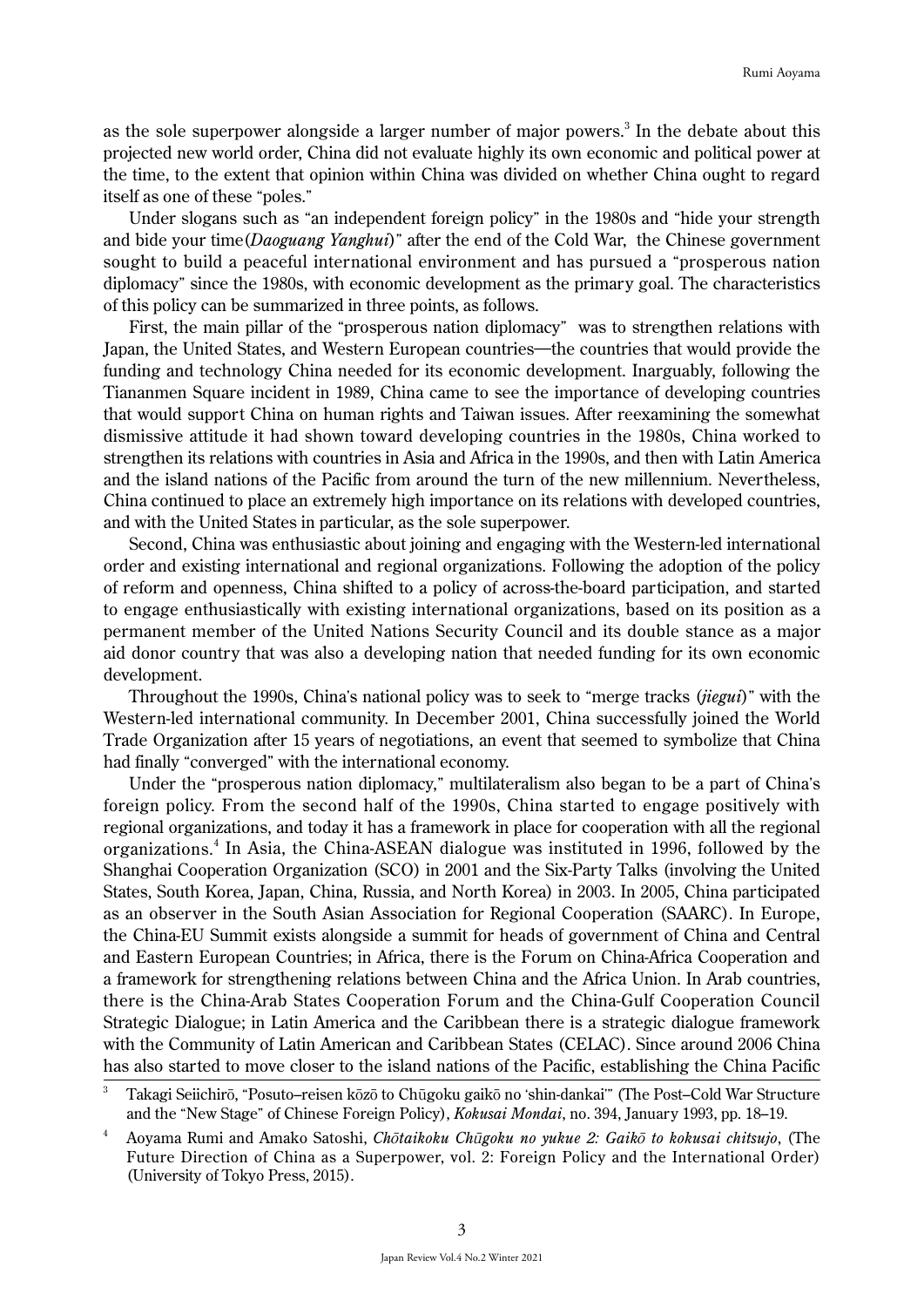Island Countries Economic Development and Cooperation Forum. Since 2014, meetings have been held twice between Xi Jinping and the leaders of the eight countries in the region that have diplomatic relations with China.

In 2002, the Declaration of Conduct of Parties in the South China Sea was signed between China and ASEAN, and China has also hosted the Six-Party Talks that started in 2003. China's diplomatic position of participating in the international order and regional organizations and making a constructive contribution to regional peace was widely seen as a positive result<sup>5</sup> of the policy of engagement and therefore was well received.

Third, China's "prosperous nation diplomacy" was not dependent on ideology; instead, it was based on the principle of not forming alliances. Ideology is inherently important to the survival of any Communist Party government, and from the early 1980s until the present the government has placed a high importance on patriotism. Following the collapse of the Soviet Union and the "color revolutions" in the Central Asian republics, China's leaders came to understand that economic development alone was not sufficient to guarantee the legitimacy of Communist Party rule. They perceived that the ability to govern and Communist Party control of the military and society were also crucial to the survival of the party state.<sup>6</sup> However, even though the government has depended on ideology domestically, it was not bound ideologically in its foreign policy. Since the 1980s, China has developed an omnidirectional policy that sought to improve and strengthen relations with all countries, with the aim of building a peaceful environment that would contribute to economic development.

China's "prosperous nation diplomacy" has been so successful that today it is the largest trading partner of many countries around the world. In 2010 China overtook Japan to become the world's second-largest economy, and in 2016 it became the world's second-largest overseas investor. It could be said that China today benefits more than any other country from the existing international order.

# **(2) The Shift to a "Strong Nation Diplomacy"**

As China's economic strength grew, from the beginning of the twenty-first century it became strongly conscious of its own "rise." At the Boao Forum for Asia held in November 2003, Zheng Bijian, chairman of the China Reform Forum, put forward the idea of China's "peaceful rise." Believing that in 2007 the global financial crisis had "brought deep changes in international systems and international relations," China came to believe that the international order had entered an age of "major change, coordination, and development."<sup>8</sup>

Based on this understanding of the international situation, China decided that its policy should be to become a "strong nation." From around 2009, the country modified Deng Xiaoping's "hide your strength and bide your time" slogan, adding that people should seek to "actively pursue what you can do (*Jiji Yousuo Zuowei*)." In fact, although the slogan urged people to "hold firm to" the old values, the emphasis had now shifted to proactively doing "what needs to be done."

<sup>5</sup> Alastair Iain Johnston, *Social States: China in International Institutions, 1980–2000* (Princeton University Press, 2007).

<sup>6</sup> David Shambaugh, *China's Communist Party: Atrophy and Adaptation* (University of California Press and Woodrow Wilson Center Press, 2008).

<sup>7</sup>"2007-nian Zhongguo waizhao shuoguo leilei: Zhuan fang waijiao-buzhang Yang Jiechi" (The Many Achievements of Chinese Diplomacy in 2007: An Exclusive Visit with Minister of Foreign Affairs Yang Jiechi), 〈http://news.xinhuanet.com/politics/2007-12/24/ content\_7307367.htm〉 (Accessed July 3, 2015).

<sup>8</sup>"Waijiao-bu buzhang Yang Jiechi huijian Zhong-wai jizhe" (Minister of Foreign Affairs Yang Jiechi Meets Chinese and Foreign Journalists), 〈http://news.qq.com/photon/yjc2011.htm〉 (Accessed July 3, 2015).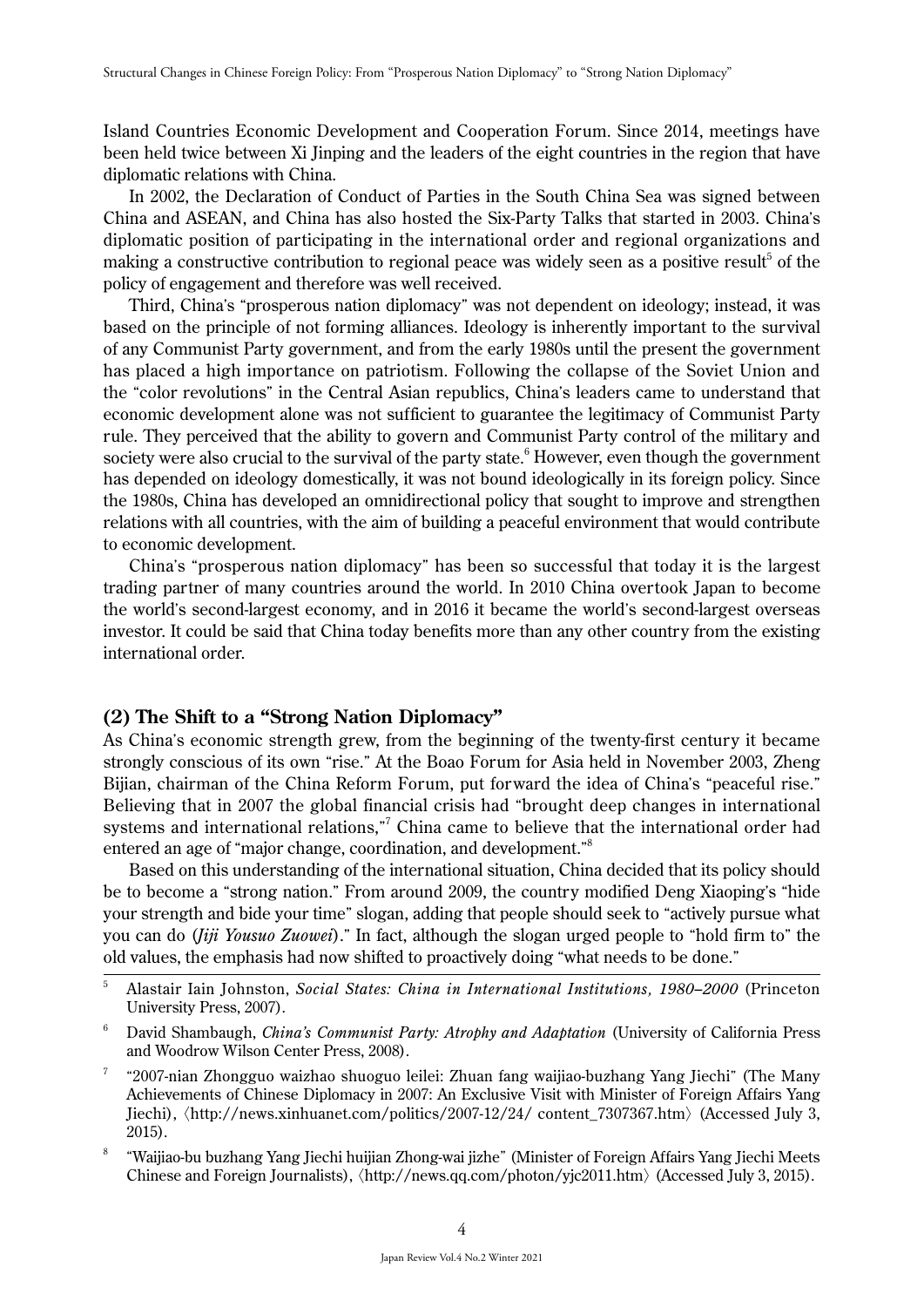To achieve this vision of China as a powerful nation, Xi Jinping's government launched a number of objectives, including "leading the world in terms of overall national power and international influence" and becoming a "socialist superpower" by the middle of the century. On the understanding that the ongoing fourth industrial revolution will decide the rise or decline of China as a great power, and has the potential to bring about a major shift in the international balance of power,<sup>9</sup> the "Chinese dream" of becoming a strong nation has grown ever more grandiose and ambitious.

The "strong nation diplomacy" is an international strategy for the rise of China, and its important policy objectives include "defending national interests," "enhancing national prestige and influence," and "stabilizing the environment surrounding China."

The United Nations Convention on the Law of the Sea, which was promulgated in 1994, provided an opportunity to redefine China's national interests. The Convention introduced exclusive economic zones (EEZs), and set a time limit of May 12, 2009 for each country to submit the papers relating to its own EEZ boundaries. Looking toward this submission deadline, from around 2006 China added a new national interest to its existing objectives of economic growth: national sovereignty and security. Since then, China has prioritized diplomatic policies that contribute to its national sovereignty, security, and development interests, and has demonstrated a hardline position with regard to maritime issues and anything else affecting its "core interests."

"Enhancing national prestige," or showing off China's strength, is another important policy objective under the "strong nation diplomacy." Since the founding of the People's Republic, China has used its huge market as a carrot to strengthen its political relations with other countries. In recent years, China has taken to using its increasing economic power as a stick with which to discipline other countries. China now frequently uses economic sanctions in response to policies that do not suit its interests. These include sanctions on exports of rare earth metals to Japan following the fishing boat collision in waters near the Senkaku Islands, limits placed on imports of Norwegian salmon following the controversy over the award of the Nobel Peace Prize to Lu Xiaobo, the "banana wars" it declared on the Philippines over the disputed sovereignty of the Scarborough Shoal, the banning of Chinese tour group travel to South Korea over the placement of Terminal High Altitude Area Defense (THAAD) missiles, and restrictions on coal imports to Australia over the proposed ban on foreign political donations and the Huawei controversy, among others.

The idea of enhancing national prestige also began to color the patriotic education that had been ongoing for many years. The narrative concerning the War Against Japan had depicted China as a victim of Japanese aggression, but in recent years there has been a tendency to emphasize China's role as one of the victors in the war. In 2018, the China Central Television (CCTV) documentary series "Amazing China! (*Li hai le, wo de guo*)" was a major hit, appealing to audiences by underlining how "amazing" their country was. The "strong nation diplomacy" stimulates national pride, and tends to encourage nationalism.

In this context, it is perhaps only natural that another aim of foreign policy has shifted from "creating a peaceful environment" to "stabilizing the international environment." The "strong nation diplomacy" that has taken shape since the early 2000s has different characteristics from the "prosperous nation diplomacy" that preceded it.

First, while still looking to stabilize relations with developed countries, the main pillar of the "strong nation diplomacy" is "South-South cooperation," or strengthening China's relationships with developing nations. Since the global financial crisis, China has valued forums such as the G20 and BRICS, in which emerging economies participate, as places in which to exercise

<sup>9</sup> Fu Ying, "Rengong zhineng dui guoji guanxi de yingxiang chuxi" (A Preliminary Analysis of the Influence of Artificial Intelligence on International Relations), *Guoji Zhengzhi Kexue* (Quarterly Journal of International Politics), vol. 4, no. 1 (2019), pp. 1–18.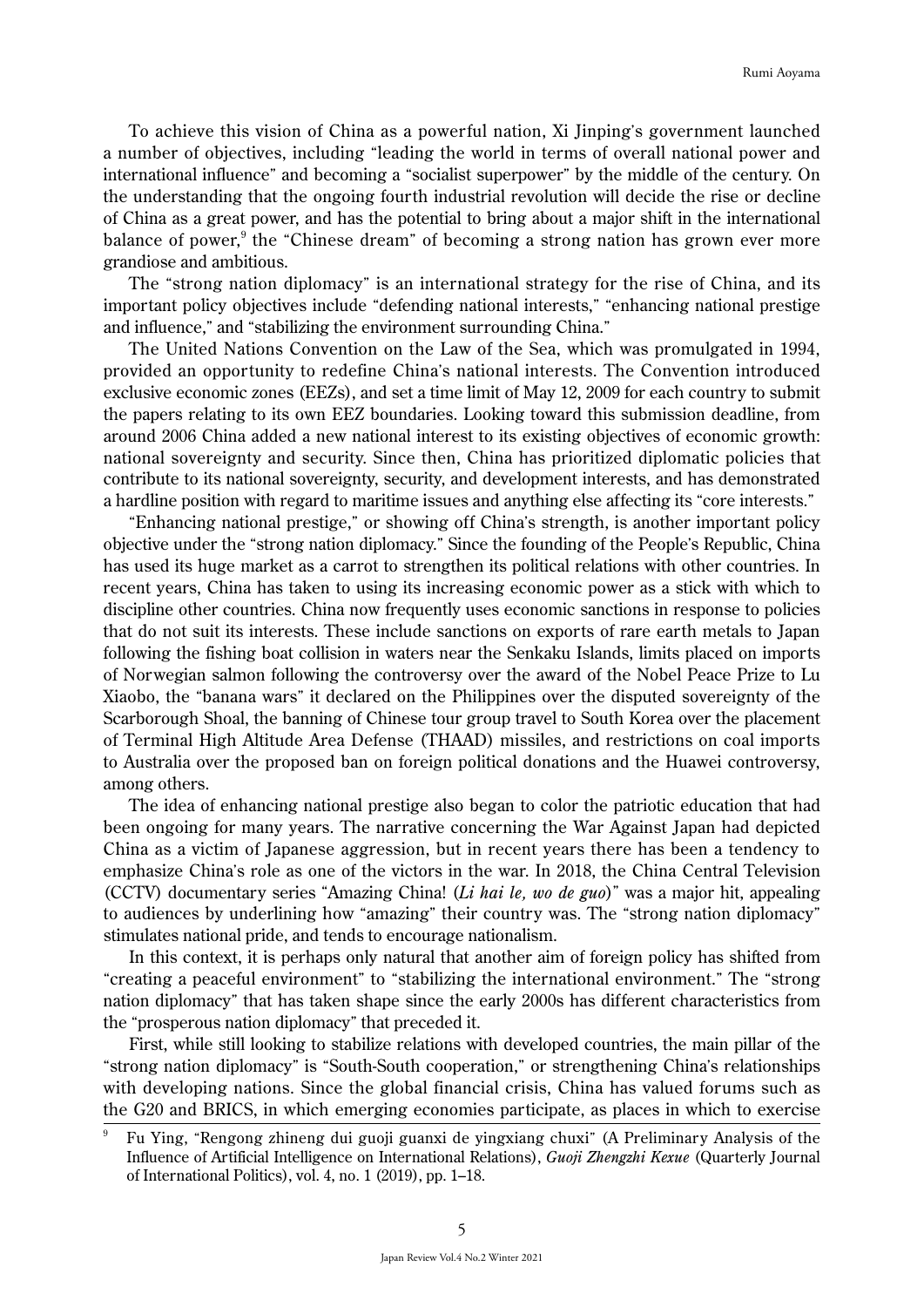influence. Strengthening relations with developing countries is also one of the main aims of the Belt and Road Initiative (BRI), one of the main strands of Xi Jinping's foreign policy.

Second, the "strong nation diplomacy" emphasizes expanding Chinese influence in global governance. As part of this, China is working to establish organizations in which China itself plays a central role, at the same time as working to strengthen relations with international organizations and regional organizations. Following the launch of the BRICS New Development Bank in July 2015, the Asian Infrastructure Investment Bank (AIIB) opened in January 2016. The China-led AIIB is seen as a rival to the Japan-led Asian Development Bank, and has grown into a prestigious international financial institute, with around 100 countries and territories having joined so far. China also launched the Xiangshan Forum to compete with the Asian Security Summit (Shangri-La Dialogue) held by the UK-based International Institute for Strategic Studies. Representatives from around 80 countries apparently attended the eighth meeting in 2018. China had been actively involved in development projects in the Greater Mekong Subregion since the 1990s, but in 2016 the China-led Lancang-Mekong Cooperation Summit was launched as a rival organization.

Third, the "strong nation diplomacy" is strongly colored by ideology. Although this ideology is designed to demonstrate the legitimacy of the administration, in fact there is a strong sense of crisis within the current administration regarding the survival of Communist Party government. In 2010, a Chinese white paper on foreign policy spoke of "security diplomacy" for the first time, and at the first meeting of the National Security Commission of the Chinese Communist Party held in April 2014, Xi Jinping put forward the concept of an "overall national security outlook,"<sup>10</sup> and called for efforts to ensure "the people's security, political security, economic security, military security, cultural security, and social security," to safeguard the socialist state system.

Even though it is not facing a war, the Xi Jinping administration sees China's security situation as increasingly challenging. "The ideological penetration of hostile Western forces is bringing increasing international pressure against our sovereignty, security, development interests, and domestically on our internal political and social security," he says.<sup>11</sup> This discourse makes it clear that China is strongly conscious of its ideological differences with Western countries, and is increasingly wary of the idea of "peaceful evolution" (the idea popular in some sections of the West of undermining or overturning China's socialist system by peaceful means).

To prevent "peaceful evolution" of this kind, the Chinese government launched a campaign to boost what it calls the "confidence doctrine" and calls on the Chinese people to be "confident in our chosen path, confident in our guiding theories, confident in our political system, and confident in our culture." Moves are also increasing to spread the "Chinese experience" to other countries as part of the Belt and Road project.

## **2. China's changing foreign policy strategy**

As we have seen, under the "prosperous nation diplomacy," China looked to build cooperative relationships with international and regional organizations and strengthened its relations with developed countries, to secure the markets and resources it needed for economic development. Now, based on an analysis that the world is currently undergoing an unprecedented period of transition, China has switched to a "strong nation diplomacy," and is working to build its own sphere of influence. At the heart of its strategy for achieving this are its efforts to construct a

<sup>&</sup>lt;sup>10</sup> Zhang Rui, "Shilun Zhongguo huoban guanxi wangluo de zhenzhi anquan xiaoying" (On the Political and Security Effects of China's Network of Partnerships), *Guoji zhanwang* (World Outlook), no. 5 (2016), p. 45.

 $11$  "Juan siwei, gongzhu guojia anquan jingshen changcheng" (Preparing for Danger: Building a Great Wall of National Security Spirit), *Zhongguo Guofang Bao* (China National Defense News), April 12, 2017.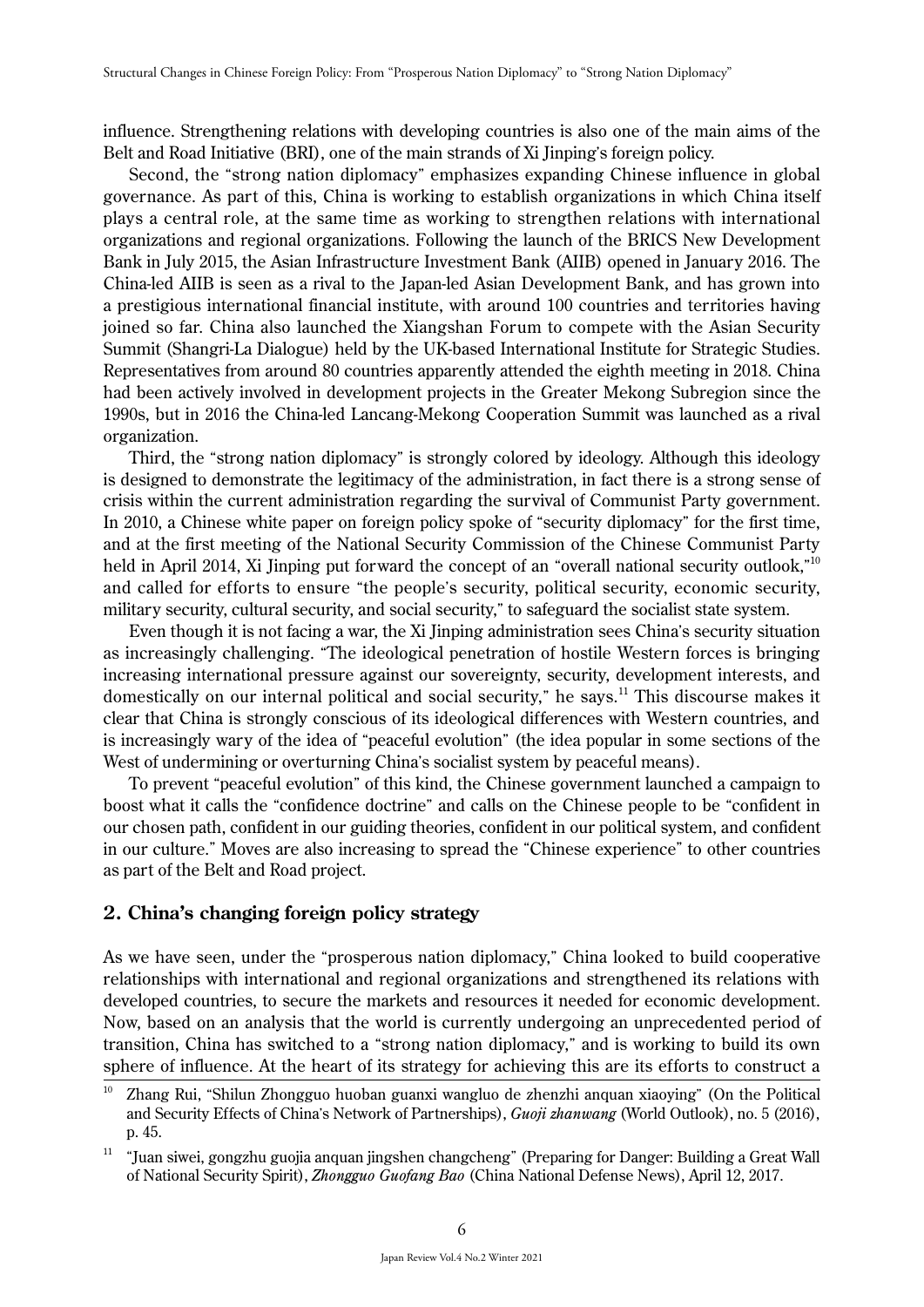global network of partnerships.

### **(1) Constructing a global network of partnerships**

At the Central Conference on Work Relating to Foreign Affairs held in November 2014, Xi Jinping for the first time spoke of a strategy that would aim to accelerate changes and reforms in international systems of global governance through what he called a "global network of partnerships." 12

The global network of partnerships idea is a strategy that builds on the partnership diplomacy that China has followed since the early 1990s. Since concluding its first partnership agreement for strategic cooperation with Brazil in 1993, China had concluded partnerships with 75 countries and five regional organizations by 2015.<sup>13</sup>

The global network of partnerships idea was inspired by the network partnership diplomacy espoused by Russia as an alternative to alliances.<sup>14</sup> In a joint statement signed by China and Russia in 2014, it was said that the two governments would support efforts to develop network partnership diplomacy. The statement explained network partnership diplomacy in the following terms: "The aim of network partnership diplomacy is the building of flexible mechanisms in international cooperation. Good examples are the G20, BRICS, SCO, and the China-Russia-India cooperation framework." 15 After it was mentioned by Xi Jinping in his speech, this concept of networks became synonymous with China's foreign policy, replacing the idea of "partnership diplomacy."

Although "networks," unlike alliances, do not involve compulsion and their effectiveness is therefore not guaranteed, at the same time they do not come with the idea of a supposed adversary and for that reason are less likely to cause adverse international reactions. It is also easy to expand their membership. This is presumably the reason why China sets such importance on building a global network of partnerships.

More than anything, the strategy helps to expand China's influence. In a network, the principle of "many to many" operates, making the network essentially equal<sup>16</sup> — but the regional cooperation frameworks that China has built tend to take the form of "many to one," or "China + many countries," and come with the kind of hierarchical relationship normally expected in an alliance.

Yan Xuetong, a leading Chinese scholar of international relations, argues that China needs alliances. Against this argument, the Chinese government has strongly maintained the "nonalliance policy" that was one of the principles of the "prosperous nation diplomacy," and has called for the building of networks rather than alliances. In reality, however, the global network of partnerships has a hierarchy quite similar to the one that exists in alliance relationships, and

<sup>12</sup> *Shijie Zhishi* (World Knowledge), no. 14 (2018), p. 6.

<sup>&</sup>lt;sup>13</sup> Wang Yi, "Guojian yi hezuo gongying wei hexin de xinxing guoji guanxi: Zai Zhongguo fazhan gaoceng luntan wucanhui-shang de yanjiang" (Building a New Type of International Relations Centered on Mutually Beneficial Cooperation: A Luncheon Lecture Given at the China Development Forum), March 23, 2015, Beijing.

<sup>14</sup> Cheng Zhijie, "Wangzhuang huoban waijiao jizhi: Zhong-E hezuo de xindaojing" (Partnership Network Diplomacy: A New Road Forward for Sino-Russian Cooperation), *Eluosi Yanjiu* (Russian Studies), no. 3 (2015), p. 121.

 $15$  "Zhong-E guanyu quanmian zhalue xiexuo huoban guanxi xin jieduan de lianhe shengming" (Sino-Russian Cooperation: Joint Statement on the New Phase of the Comprehensive Strategic Cooperation Partnership), 〈http://www3.fmprc.gov.cn/web/ziliao\_674904/1179\_674909/t1157763.shtml〉(Accessed August 7, 2019) .

<sup>16</sup> "Network Institutionalism," *The Oxford Handbook of Political Institutions* (Oxford University Press, June 2008), pp. 3–4.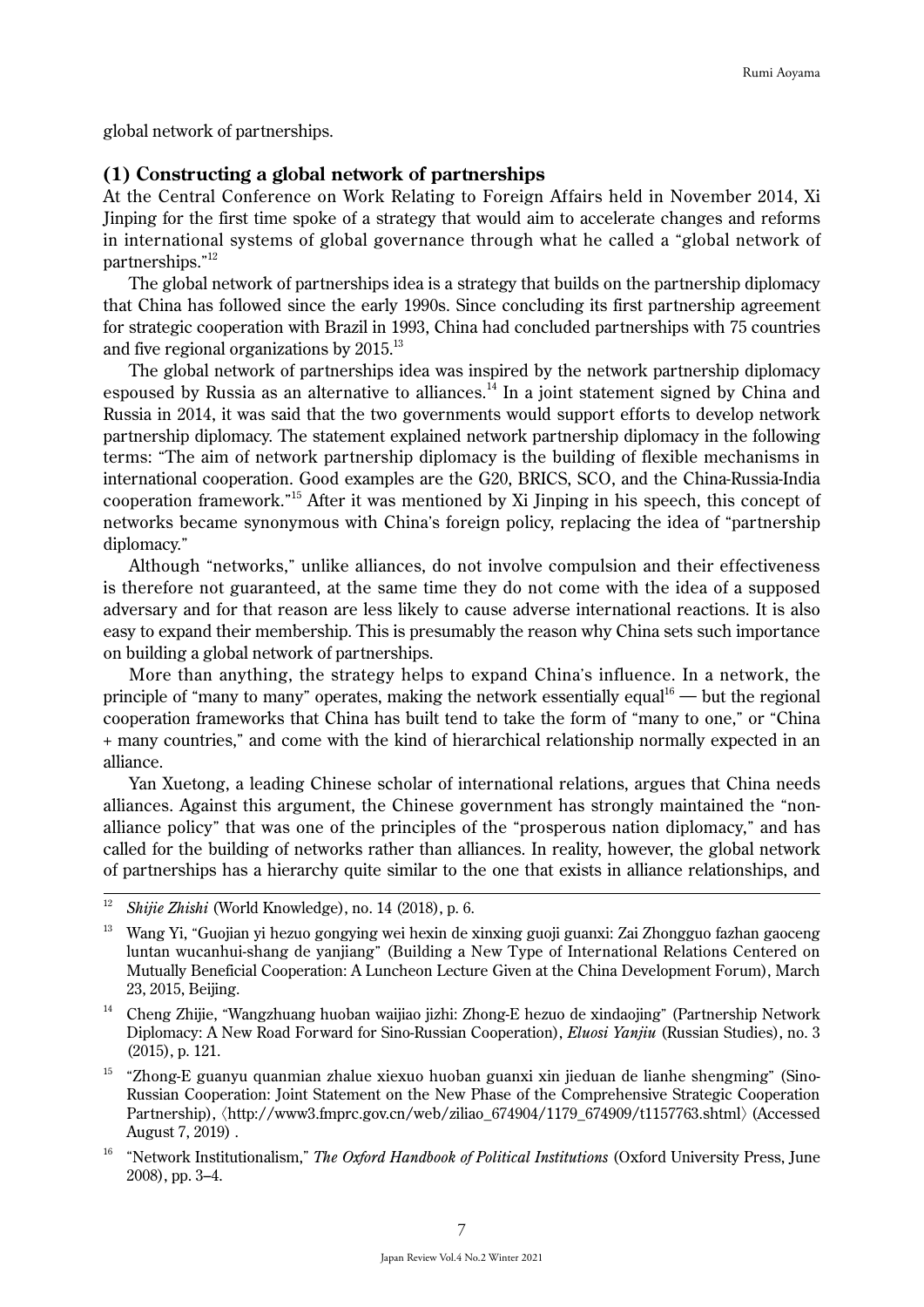the network serves to increase China's international influence. Additionally, given the importance given to the idea of "nodes" 17 within the Chinese network-building strategy, it is quite possible that an alliance or a similar relationship will be developed in the future between China and some of the countries that form these "nodes."

China's Global Network of Partnerships strategy involves two main pillars: Asian and global, and has four main aims: systemic hegemony, economic hegemony, political and ideological hegemony, and military hegemony. China's strategy for its "rise" has been strongly influenced by the international political theory of writers like Charles P. Kindleberger and Robert Gilpin and their ideas of Hegemonic stability theory and structural power.<sup>18</sup>

# **(2) The "Asia Plus" network strategy**

As it rises, China is increasing its diplomatic offensives in Asia, based on the understanding that this is the region with the most dynamic latent economic power in the world, as well as being China's own back yard. Some scholars use the phrase "Asia Plus" to refer to China's efforts to construct a global network of partnerships in Asia.

China is trying to build regional organizations that have China itself at their center, with the aim of constructing its own sphere of influence and driving a wedge through the US attempts to contain China. To this end, China is moving forward with regional free trade agreements (FTAs), and is pursuing an active diplomacy, engaging with Afghanistan, North Korea, and regional conflicts including the Sino-India border conflict. SCO is valued for its ability to function as a regional organization for the Eurasian continent, and its membership is steadily increasing. In addition to cooperation channels with the countries of Southeast Asia, China has also launched a China-led framework for cooperation in the Mekong river basin, as already mentioned. China is also pushing ahead with economic cooperation in Northeast Asia, even with no progress in sight on the problem of North Korea's nuclear weapons development program. In the economic sphere, in addition to already operating FTAs including the China-ASEAN FTA and the China-Pakistan FTA, China also has plans for a China-Japan-South Korea FTA, a China-SCO FTA, a Regional Comprehensive Economic Partnership in East Asia, and a China-India FTA.

In terms of making progress with the Asia + network strategy, strengthening relations with major regional countries is of primary importance for China. In recent years, in an attempt to alleviate suspicion of China on the part of many of the major countries in the region, ideas based on the idea of third party cooperation or "China +1 +alpha" have emerged, built on the linchpin of bilateral cooperation with Russia, Japan, and India, among others.

However, the "Asia Plus" strategy has failed to deliver results as confrontation between the US and China has intensified since the Trump administration took office. China's assertive maritime policy and deteriorating relations with India have also stalled the "Asia Plus" strategy.

## **(3) Global Network Strategy**

In terms of systems-building within its "global network" strategy, China places particular importance on the G20 and BRICS, in addition to existing international organizations. In recent years, China has been working energetically to expand the political influence of BRICS through its "BRICS Plus" strategy.19 Meetings with leaders from several African countries, including Egypt and Nigeria, were held alongside the BRICS summit in March 2013, at which infrastructure

 $17$  A "node" is the point in a network where pathways intersect.

<sup>18</sup> On the "hegemony" debate in China, see Tse-Kang Leng and Rumi Aoyama, eds., *Decoding the Rise of China: Taiwanese and Japanese Perspectives* (London: Palgrave Macmillan, 2018).

<sup>&</sup>lt;sup>19</sup> Aoyama Rumi, "Taitō o mezasu Chūgoku no taigai senryaku" (The Foreign Policy Strategy of a Rising China), *Kokusai Seiji*, no. 183 (2016), p. 125.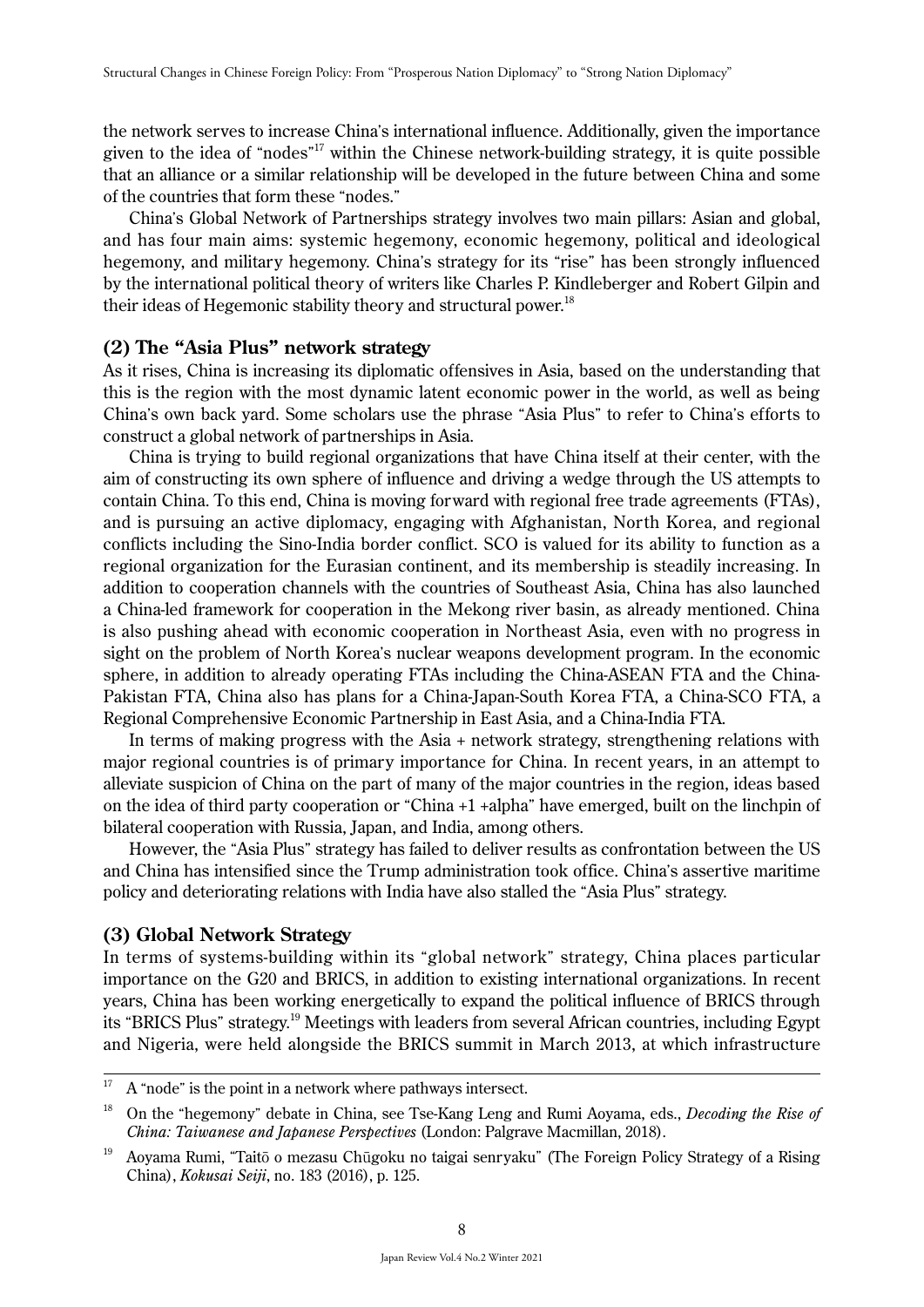cooperation with African countries was apparently discussed. In subsequent years, meetings with other countries have been held in parallel with the BRICS summit: with leaders from Latin American countries in 2014, a joint meeting of BRICS and SCO countries in 2015, and a meeting with several SAARC countries including Afghanistan and Bangladesh in 2016. In 2017, China officially proposed the idea of "BRICS Plus," and countries from outside the BRICS rubric have taken part in dialogues in subsequent years: five countries in 2017, and 22 in 2018.

In recent years, the function of the G20 as a venue that brings together newly emerging economies from the global South and developed economies from the global North has been declining, but China still sees it as having an important role to play in making international rules for new areas including the environment, deep sea policy, the Arctic and Antarctic, space, and the internet.<sup>20</sup>

In this way, through action plans and memoranda signed at cooperation frameworks including the G20, BRICS, and between China and regional organizations, China is already beginning to demonstrate substantive leadership in the making of international rules relating to new fields including the digital economy.

In the economic field, China is promoting the idea of a global FTA network. In addition to the FTA network in Asia mentioned above, the idea of constructing a China-centered FTA network along the Belt and Road project is included in the Thirteenth Five-Year Plan, and is already underway.

There is a tendency to see the Comprehensive and Progressive Agreement for Trans-Pacific Partnership (CPTPP), in which Japan plays a leading role, as a policy of hedging against China. But in fact, China's view is that the rules of the CPTPP, the new Trade in Services Agreement (TiSA), and the Japan-EU Economic Partnership Agreement are likely to become the global standards of the future. China is therefore eager to adopt the rules of the TPP and the Japan-EU Economic Partnership Agreement,<sup>21</sup> and has concluded the China-Europe Investment Agreement in January 2021 and applied to join the CPTPP in September 2021.

A wide-ranging and high standard FTA is one of the policy objectives of the Chinese government, which understands the need to take measures in areas like negative lists, ISDS.<sup>22</sup> intellectual property, environmental protection, worker protection, and policies on state-owned enterprises.

Against this background, since 2013 the Chinese government has on four occasions established pilot free-trade zones within China that conform to TPP standards. The Shanghai pilot free-trade zone, said to be an experiment to find a way to join the TPP, started in September 2013. In 2015, Xi Jinping's government announced that another ten free-trade zones would be established, in Guangdong, Tianjin, Fujian, Liaoning, Zhejiang, Henan, Hubei, Sichuan, Shaanxi, and Chongqing. In May 2018, the State Council launched additional policies to promote greater reform and liberalization in the free-trade zones in Guangdong, Tianjin, and Fujian. The new policies gave each zone a clearly defined role: Guangdong would support development of the Twenty-first Century Silk Road, centered on Guangdong, Hong Kong, and Macao; Tianjin would strengthen links and cooperation between the provinces and cities of Beijing, Tianjin, and

<sup>&</sup>lt;sup>20</sup> He Yafei, "Hangshi G20 quanqiu jingji zhili zhuyao pingtai diwei" (Consolidating the Position of the G20 as the Chief Platform for Global Economic Governance), 〈http://opinion.huanqiu.com/hqpl/2019- 06/15049574.html?agt=15422〉(Accessed August 7, 2019).

<sup>&</sup>lt;sup>21</sup> He Ping and Shen Chen, "RCEP yu Zhongguo de Ya-Tai FTA zhaolue" (The RCEP and China's FTA Strategy in the Asia-Pacific), *Guoji Wenti Yanjiu* (International Studies), no. 3 (2013), pp. 56–57.

An ISDS (Investor State Dispute Settlement) makes it possible for an investor to appeal against a state to a third-party court of arbitration in the event that investments have suffered because of the policy of the country in which the investment has been made. A settlement of this kind has been signed between Japan and China.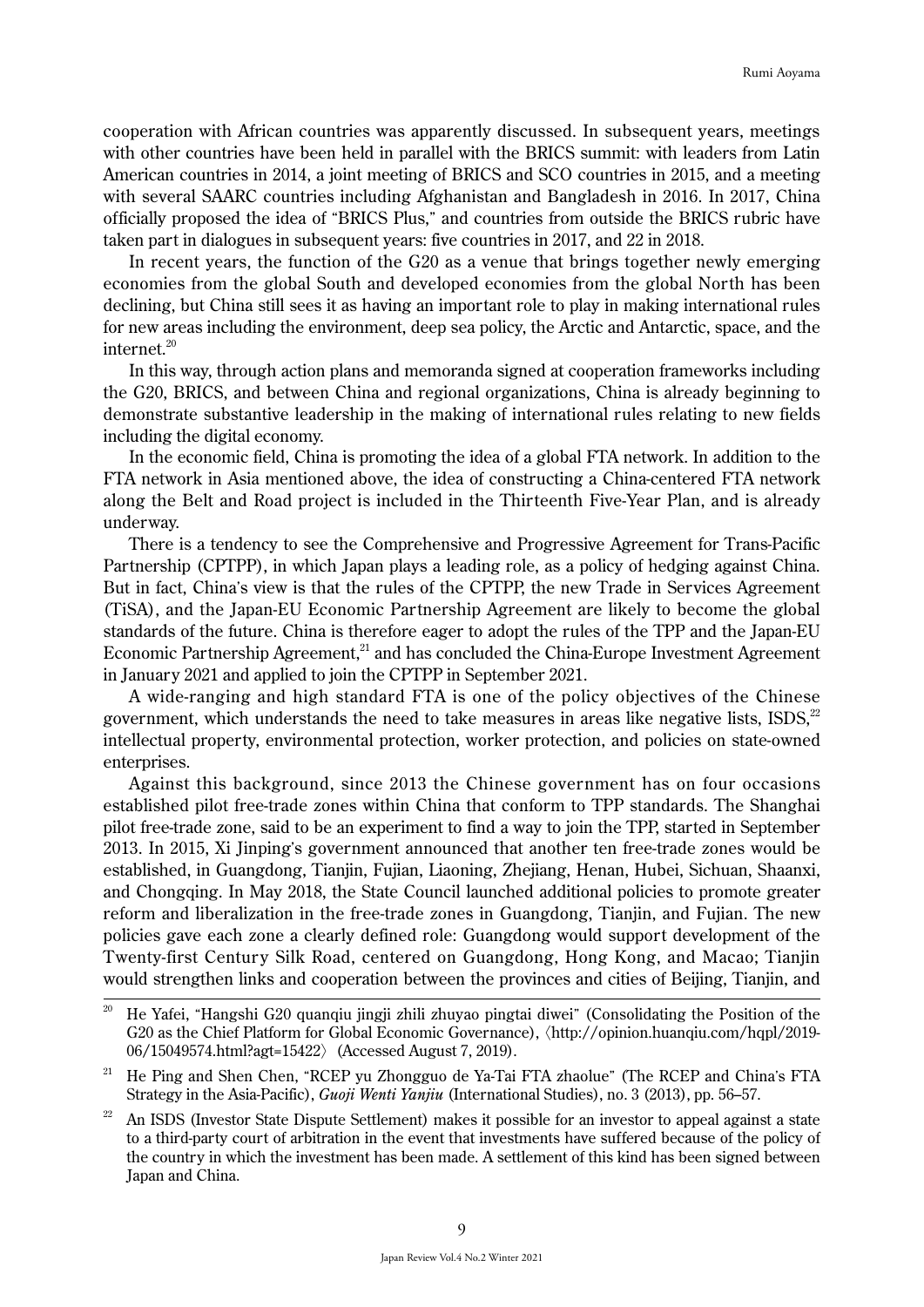Hebei; while Fujian would strengthen economic collaboration and links, chiefly across the Strait of Taiwan. Further, in August 2019, an additional six pilot free-trade zones were established in Shandong, Jiangsu, Guangxi, Hebei, Yunnan, and Heilongjiang.

However, it seems that these pilot schemes have not all gone according to plan. In the Shanghai pilot free-trade zone, which centers on experimental financial reforms, policies including changes to the legal code have been allowed, including internationalization of the renminbi, liberalized interest rates, and greater freedom for the service industry. In most respects, the established systems comply with TPP standards. Despite this, however, because the policies of the pilot free-trade zone are not consistent with the regular policies actually in force, progress with the policies and their operation within the pilot zone have not been smooth. A Chinese report on the pilot free-trade zones, published in June 2019, while praising the achievements of the Shanghai pilot zone, such as the introduction of negative lists, nevertheless admits that the liberalization of the finance and capital markets is behind schedule.<sup>23</sup>

As the experience of the Shanghai pilot free-trade zone shows, financial reforms require political reforms as well, including an independent judiciary and prosecution, central bank credibility, and government accountability. Adapting the rules of the CPTPP, TiSA, and the Japan-EU Economic Partnership Agreement would also have to involve reforms relating to the marketization of the Chinese economy and the democratization of its politics. The Chinese government has introduced "wide-ranging and high standard" rules on a trial basis within these pilot zones, and is running an experiment on financial liberalization and trade facilitation, along with new government functions tailored to the introduction of negative lists, and is evaluating these in terms of feasibility, economic effects, and political risk. But at present, the government sees managing political risk as more important than liberalizing the capital market.

Building military networks is also an important part of the Global Networks strategy. Under the "prosperous nation diplomacy," China strengthened its military relationships with other countries, mainly in the area of non-traditional security. But since switching to the "powerful nation" policy, military cooperation in traditional security spheres has also been a priority. The China Defense White Paper for 2015 argues that, with the national interest expanding, China's armed forces should play an active part in the region and in international security cooperation. The same White Paper also says that China should respond in particular to important international security cooperation efforts that are deeply related to the national interest.

China's global networking strategy emphasizing BRICS and the G20 also faced setbacks as BRICS countries lost growth momentum in the wake of the global financial crisis. Cooperation with developing countries under the BRI has now become a top priority of China's foreign policy.

### **3. Moving to more centralized control over foreign policy**

The structural changes in China's foreign policy can be clearly discerned in systems within the country as well. From the time when the policy of reform and openness was first adopted through to the "collective leadership" government of Hu Jintao, one of the main characteristics of the Chinese system was highly concentrated power alongside a wide decentralization of decisionmaking authority.<sup>24</sup> Under the party state system, ultimate authority rested with the Communist Party, but on a policy level that authority was dispersed to the various ministries and local governments that were responsible for implementing policy. Under this system of "fragmented

<sup>&</sup>lt;sup>23</sup> "Shoufen 'Zhongguo ziyou maoyi shiyanqu fazhan baogao' fabu: Woguo zimao shiyanqu jianshe jinru quanxin jieduan" (Initial Report on Development of China's Pilot Free-Trade Zones Is Published: The Country's Construction of Pilot Free-Trade Zones Enters a New Phase), 〈https://finance.sina.com.cn/ roll/2019-06-23/doc-ihytcerk8715741.shtml〉(Accessed August 7, 2019).

<sup>24</sup> Aoyama Rumi, *Ch*ū*goku no Ajia gaik*ō (China's Diplomacy in Asia) (University of Tokyo Press, 2013).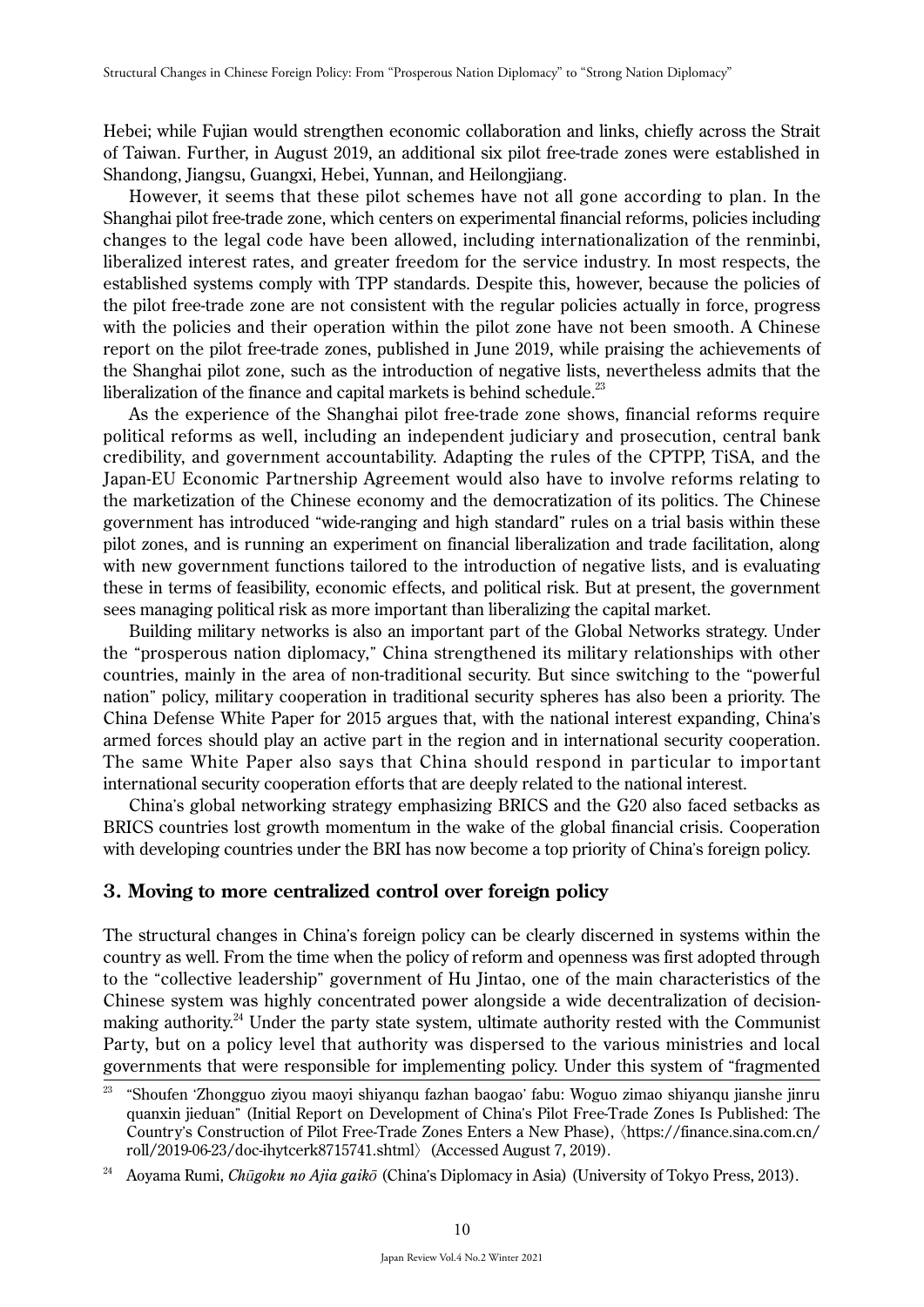authoritarianism," a diverse range of actors including local governments and resource-related companies emerged as "participants" in foreign policy, and as a result foreign policy coordination became dysfunctional.<sup>25</sup>

From the end of the Cold War until the administration of Hu Jintao, the formulation of foreign policy involved two stages. $^{26}$  The central leadership would decide the principles and basic direction of the national diplomatic strategy, along with priority issues, but it was then up to the ministries, agencies, and local governments to interpret these ambiguous principles and instructions in their own way. The authority to decide and implement concrete foreign policies lay with these diverse actors.

Under Xi Jinping, the right to interpret guidelines was taken away from the ministries and local governments, and the formulation of foreign policy became more centralized. At the Eighteenth National Congress of the Chinese Communist Party in 2012, it was agreed to defend the authority of the central party leadership and strengthen the unified leadership of the Communist Party of China over foreign policy, and structural reforms were undertaken on foreign policy.

These reforms to domestic systems relating to foreign policy aimed to introduce a more systematically planned foreign policy and a more centrally organized coordination system to decide and control policy. This was done by strengthening of party leadership. The leading role in these reforms was played by the Ministry of Foreign Affairs. To ensure that local governments implement foreign policy as decided by the central government, cadres from the Ministry of Foreign Affairs travel out to visit the ministries, important companies, universities, party schools and local governments in each region, giving lectures to spread understanding of disciplinary rules relating to foreign affairs. The Ministry also holds events to introduce China's regions internationally and encourage exports from the regions, to ensure that local governments participate as planned in the strategy decided on by central government. Training of foreign affairs cadres in the regions is also carried out under the leadership of the Ministry of Foreign Affairs.

In an attempt to build a stronger collaborative framework, in recent years there have been regular meetings between the foreign affairs offices of regional local governments, and mechanisms for resource-sharing and holding joint events have also started to operate.

## **Conclusion**

In the roughly 40 years since the policy of reform and openness was adopted, the principal axis of China's foreign policy has shifted from an emphasis on strengthening relations with developed countries to South-South cooperation, and China's stance with regard to the Westernled international order has moved from proactive participation to a strategy of building Chineseled international organizations. China's foreign policy has also taken on a stronger ideological tint. Along with these changes, China is now attempting to create its own sphere of influence by constructing a global network of partnerships. It has changed its domestic systems for formulating foreign policy to a more centralized system, and now has a centrally planned foreign policy. The structure of China's foreign policy has undergone a major transformation.

If we look back at China's foreign policy over the past 40 years, it is likely that the contest for hegemony and the ideological stand-off between China and the Western developed countries will continue to escalate. If China can continue to rise, despite these challenging conditions, then a

<sup>25</sup> Linda Jakobson and Dean Knox, (Okabe Tatsumi, ed., Tsuji Kōgo, trans.), *Ch*ū*goku no atarashii taigai seisaku: Dare ga dono y*ō *ni kettei shite iru no ka* (New Foreign Policy Actors in China) (Tokyo: Iwanami Gendai bunko, 2011).

<sup>26</sup> Aoyama, *Ch*ū*goku no Ajia gaik*ō, op. cit.